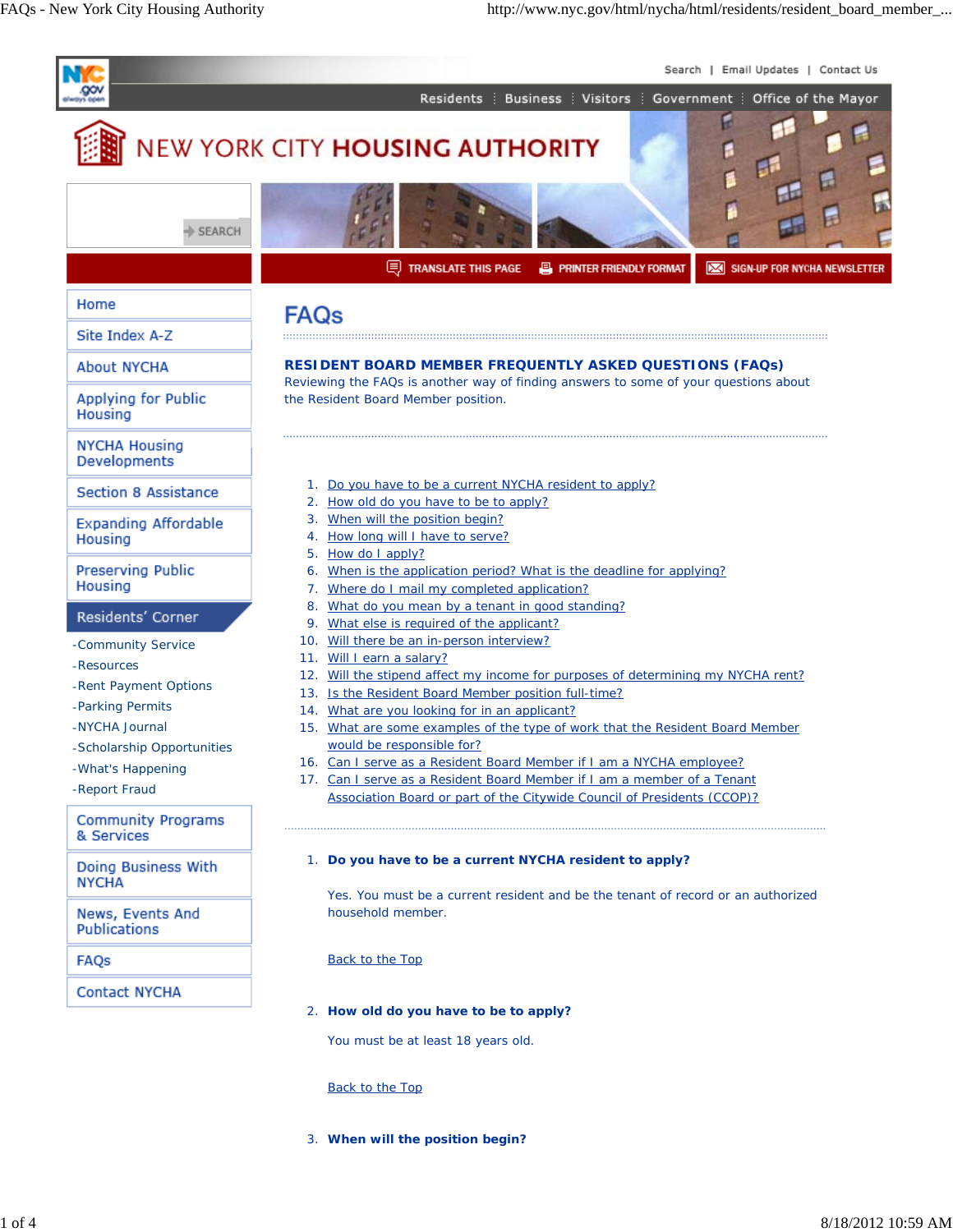



July 1, 2011.

# Back to the Top

# **How long will I have to serve?** 4.

The Resident Board Member will serve at the Mayor's pleasure. There is no set term.

# Back to the Top

# 5. **How do I apply?**

You may pick up an application at your local Property Management Office, Borough Management office, or NYCHA-sponsored community or senior center. You may also download the application at www.nyc.gov/nycha. Please note that applications must be printed out and mailed.

## Back to the Top

## **When is the application period? What is the deadline for applying?** 6.

Applications will be available starting April 15, 2011. All applications must be postmarked no later than May 16, 2011. All applicants will receive a confirmation post card.

## Back to the Top

# **Where do I mail my completed application?** 7.

Applications will only be accepted by U.S. regular mail and should be mailed to: NYCHA Resident Board Member, P.O. Box 3766, New York, New York 10008-3766.

# Back to the Top

### **What do you mean by a tenant in good standing?** 8.

A tenant in good standing is someone whose tenancy has not been terminated; rent payments are up-to-date; the tenancy is not on probation; and there are no pending tenancy termination charges, legal actions for nonpayment of rent, or Bawdy House proceedings to terminate the lease because the apartment is being used to conduct an illegal business.

# Back to the Top

### **What else is required of the applicant?** 9.

The applicant must successfully complete an investigation by the New York City Department of Investigation, the New York City Conflicts of Interest Board and/or by NYCHA's Office of Inspector General. Your tenant file will also be reviewed as part of the application process.

Back to the Top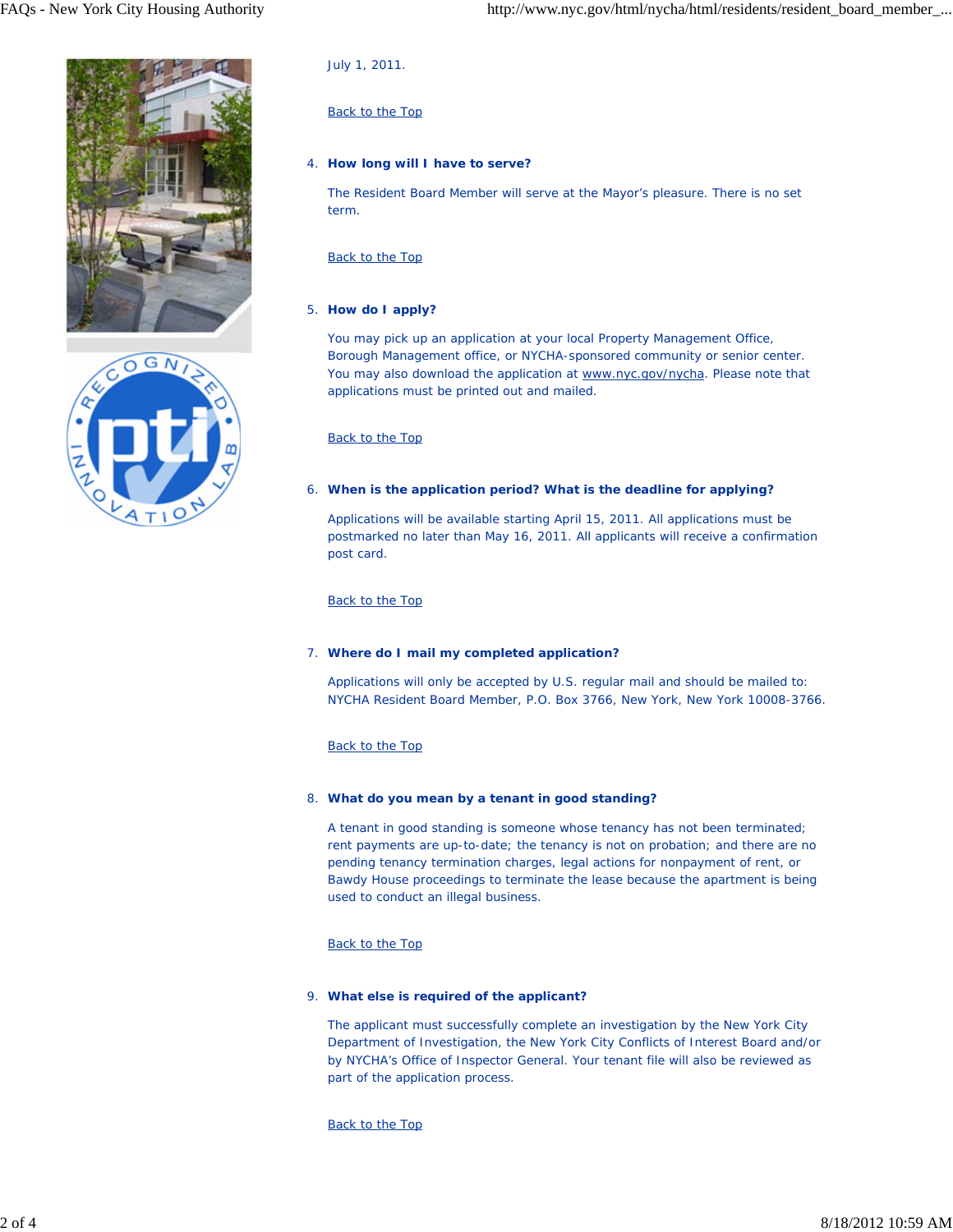### **Will there be an in-person interview?** 10.

Selected candidates will be interviewed by the Mayor's Office and the New York City Housing Authority.

Back to the Top

### **Will I earn a salary?** 11.

The Resident Board Member will receive a monthly stipend of \$250.

Back to the Top

## **Will the stipend affect my income for purposes of determining my NYCHA** 12. **rent?**

Of the \$250 monthly stipend, \$50 per month will count towards the Resident Board Member's income.

Back to the Top

### **Is the Resident Board Member position full-time?** 13.

The Resident Board Member is not required to serve full-time. However, it is anticipated that the Resident Board Member will need to devote a minimum of 20 hours per month to carry out Board responsibilities.

Back to the Top

#### **What are you looking for in an applicant?** 14.

The successful candidate will have strong communications and interpersonal skills, as well as a demonstrated commitment to and an interest in public housing.

### Back to the Top

## **What are some examples of the type of work that the Resident Board** 15. **Member would be responsible for?**

Board Members are responsible for voting on contracts, resolutions, policies, motions, rules and regulations, and administrative matters. The Board holds regularly scheduled meetings. Board meetings on contracts, resolutions, policies, motions and rules and regulations take place every other Wednesday at 10:00 am (unless otherwise noted). In addition, the Board meets every Wednesday for administrative matters at 11:00 am.

Back to the Top

#### **Can I serve as a Resident Board Member if I am a NYCHA employee?** 16.

No.

Back to the Top